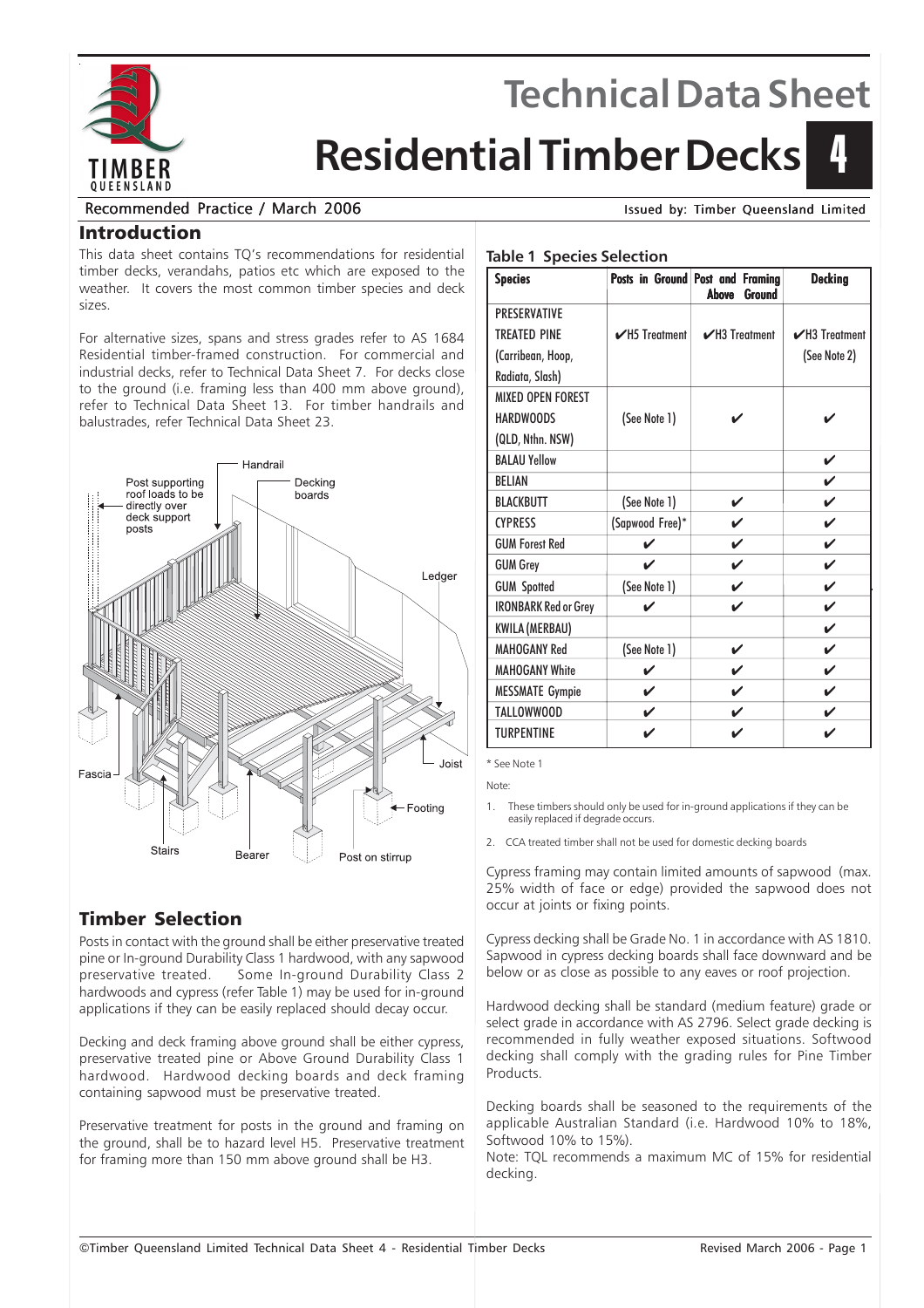#### **Table 2 Timber Posts Supporting Roof and/or Floor Loads**

|                      |                      | Floor Area<br>Supported (m <sup>2</sup> ) |                      | 5                                             |                      |                      |                      |                          | 10                   |                      |                           |                           | 15                        |                           |
|----------------------|----------------------|-------------------------------------------|----------------------|-----------------------------------------------|----------------------|----------------------|----------------------|--------------------------|----------------------|----------------------|---------------------------|---------------------------|---------------------------|---------------------------|
|                      |                      | Roof Area<br>Supported (m <sup>2</sup> )  | 0                    | 5<br>10<br>20<br>5<br>5<br>10<br>20<br>0<br>0 |                      |                      |                      |                          | 10                   | 20                   |                           |                           |                           |                           |
|                      |                      | <b>Member Size</b>                        |                      |                                               |                      |                      |                      | Maximum Post Height (mm) |                      |                      |                           |                           |                           |                           |
|                      | <b>Sheet</b>         | 75 x 75                                   | 4800                 | 3800                                          | 2700                 | 1900                 | 1900                 | 1700                     | 1600                 | 1400                 | <b>NS</b>                 | ΝS                        | <b>NS</b>                 | ΝS                        |
|                      | Roof                 | 100 x 100                                 | 4800                 | 4300                                          | 3000                 | 2100                 | 2100                 | 2000                     | 1900                 | 1700                 | <b>NS</b>                 | <b>NS</b>                 | <b>NS</b>                 | <b>NS</b>                 |
| <b>Unseasoned</b>    | Tile                 | 75 x 75                                   | 4800                 | 2600                                          | 1800                 | 1200                 | 1800                 | 1600                     | 1300                 | 900                  | <b>NS</b>                 | ΝS                        | <b>NS</b>                 | <b>NS</b>                 |
| Cypress, F5          | Roof                 | 100 x 100                                 | 4800                 | 4600                                          | 3200                 | 2300                 | 3300                 | 2900                     | 2600                 | 2100                 | 1500                      | 1300                      | <b>NS</b>                 | <b>NS</b>                 |
| Seasoned             | <b>Sheet</b>         | 70 x 70                                   | 4800                 | 4100                                          | 2900                 | 2000                 | 1900                 | 1800                     | 1700                 | 1500                 | <b>NS</b>                 | <b>NS</b>                 | <b>NS</b>                 | <b>NS</b>                 |
|                      | Roof                 | 90 x 90                                   | 4800                 | 4800                                          | 4800                 | 3400                 | 3200                 | 3000                     | 2900                 | 2600                 | 1600                      | 1500                      | 1400                      | 1300                      |
| <b>Treated Pine.</b> | Tile                 | 70 x 70                                   | 4800                 | 2900                                          | 2100                 | 1400                 | 1900                 | 1700                     | 1500                 | 1100                 | <b>NS</b>                 | <b>NS</b>                 | <b>NS</b>                 | NS                        |
| F7                   | Roof                 | 90 x 90                                   | 4800                 | 4800                                          | 3400                 | 2400                 | 3200                 | 2800                     | 2600                 | 2200                 | 1600                      | 1400                      | 1300                      | <b>NS</b>                 |
| <b>Unseasoned</b>    | <b>Sheet</b>         | 75 x 75                                   | 4800                 | 4800                                          | 3700                 | 2600                 | 2600                 | 2500                     | 2300                 | 2100                 | 1500                      | 1400                      | 1400                      | 1300                      |
|                      | Roof                 | 100 x 100                                 | 4800                 | 4800                                          | 4800                 | 4600                 | 4600                 | 4300                     | 4100                 | 3700                 | 2600                      | 2600                      | 2500                      | 2400                      |
| Hardwood,            | Tile                 | 75 x 75                                   | 4800                 | 3700                                          | 2600                 | 1800                 | 2600                 | 2300                     | 2100                 | 1700                 | 1500                      | 1400                      | 1300                      | 1100                      |
| <b>F14</b>           | Roof                 | 100 x 100                                 | 4800                 | 4800                                          | 3700                 | 2600                 | 4600                 | 4000                     | 3600                 | 3000                 | 2600                      | 2500                      | 2400                      | 2200                      |
| <b>Treated Pine</b>  | <b>Sheet</b><br>Roof | $100$ dia<br>125 dia<br>150 dia           | 2100<br>3600<br>4800 | 2000<br>3400<br>4800                          | 1900<br>3200<br>4800 | 1800<br>2900<br>4800 | 1500<br>2500<br>4500 | 1400<br>2400<br>4300     | 1300<br>2400<br>4200 | 1200<br>2300<br>4000 | 900<br>2000<br>3600       | <b>NS</b><br>2000<br>3600 | <b>NS</b><br>1900<br>3500 | <b>NS</b><br>1800<br>3400 |
| <b>Rounds F8</b>     | Tile<br>Roof         | 100<br>dia<br>125<br>dia<br>150 dia       | 2100<br>3600<br>4800 | 1900<br>3200<br>4800                          | 1700<br>2900<br>4800 | 1400<br>2500<br>4400 | 1400<br>2500<br>4500 | 1300<br>2400<br>4200     | 1200<br>2200<br>4000 | 900<br>2000<br>3600  | <b>NS</b><br>2000<br>3600 | <b>NS</b><br>1900<br>3500 | <b>NS</b><br>1800<br>3400 | <b>NS</b><br>1600<br>3100 |

#### **Table 3 Bearers**

|                                            |                                                                                                                                                                   | <b>Floor Load Width (mm)</b><br>(Length of joists supported)                 |                                                                                   |                                                                              |                                                                                        |                                                                              |                                                                                   |                                                                                  |                                                                                |  |  |
|--------------------------------------------|-------------------------------------------------------------------------------------------------------------------------------------------------------------------|------------------------------------------------------------------------------|-----------------------------------------------------------------------------------|------------------------------------------------------------------------------|----------------------------------------------------------------------------------------|------------------------------------------------------------------------------|-----------------------------------------------------------------------------------|----------------------------------------------------------------------------------|--------------------------------------------------------------------------------|--|--|
|                                            |                                                                                                                                                                   | 1800                                                                         | 2400                                                                              | 3000                                                                         | 3600                                                                                   | 1800                                                                         | 2400                                                                              | 3000                                                                             | 3600                                                                           |  |  |
|                                            |                                                                                                                                                                   |                                                                              |                                                                                   |                                                                              | Maximum Bearer Span (mm)                                                               |                                                                              |                                                                                   |                                                                                  |                                                                                |  |  |
|                                            | <b>Member Size</b>                                                                                                                                                |                                                                              |                                                                                   |                                                                              |                                                                                        |                                                                              |                                                                                   |                                                                                  |                                                                                |  |  |
|                                            | (mm)                                                                                                                                                              |                                                                              |                                                                                   | <b>Single Span</b>                                                           |                                                                                        | <b>Continuous Span</b>                                                       |                                                                                   |                                                                                  |                                                                                |  |  |
| <b>Unseasoned</b><br>Cypress, F5           | 100 x 75<br>$2/100 \times 50$<br>125 x 75<br>$2/125 \times 50$<br>150 x 75<br>$2/150 \times 50$<br>175 x 75<br>$2/175 \times 50$<br>200 x 75<br>$2/200 \times 50$ | 1000<br>1300<br>1300<br>1600<br>1600<br>1950<br>1800<br>2200<br>2100<br>2600 | <b>NS</b><br>1100<br>1100<br>1400<br>1300<br>1650<br>1600<br>1900<br>1800<br>2200 | NS<br>900<br>1000<br>1300<br>1200<br>1500<br>1400<br>1700<br>1600<br>2000    | <b>NS</b><br><b>NS</b><br>1100<br>1100<br>1350<br>1300<br>1300<br>1600<br>1500<br>1800 | 1000<br>1300<br>1300<br>1600<br>1600<br>1950<br>1800<br>2200<br>2100<br>2600 | <b>NS</b><br>1100<br>1100<br>1400<br>1300<br>1650<br>1600<br>1900<br>1800<br>2200 | <b>NS</b><br>900<br>1000<br>1300<br>1200<br>1500<br>1400<br>1700<br>1600<br>2000 | NS<br>900<br><b>NS</b><br>1100<br>1100<br>1350<br>1300<br>1600<br>1500<br>1800 |  |  |
| <b>Seasoned</b><br><b>Treated Pine, F7</b> | 140 x 45<br>$2/140 \times 35$<br>$2/140 \times 45$<br>190 x 45<br>2/190 x 35<br>$2/190 \times 45$<br>240 x 45<br>2/240 x 35<br>$2/240 \times 45$                  | 1300<br>1700<br>2000<br>1750<br>2400<br>2700<br>2200<br>3000<br>3400         | 1100<br>1500<br>1700<br>1500<br>2000<br>2300<br>1900<br>2600<br>2900              | 1000<br>1300<br>1500<br>1350<br>1800<br>2100<br>1700<br>2300<br>2600         | 900<br>1200<br>1400<br>1200<br>1600<br>1900<br>1550<br>2100<br>2400                    | 1300<br>1700<br>2000<br>1750<br>2400<br>2700<br>2200<br>3000<br>3400         | 1100<br>1500<br>1700<br>1500<br>2000<br>2300<br>1900<br>2600<br>2900              | 1000<br>1300<br>1500<br>1350<br>1800<br>2100<br>1700<br>2300<br>2600             | 900<br>1200<br>1400<br>1200<br>1600<br>1900<br>1550<br>2100<br>2400            |  |  |
| <b>Unseasoned</b><br>Hardwood, F14         | 100 x 75<br>$2/100 \times 50$<br>125 x 75<br>$2/125 \times 50$<br>150 x 75<br>$2/150 \times 50$<br>175 x 75<br>2/175 x 50<br>200 x 75<br>$2/200 \times 50$        | 1700<br>1900<br>2100<br>2400<br>2500<br>2900<br>2900<br>3300<br>3400<br>3700 | 1400<br>1700<br>1800<br>2200<br>2200<br>2600<br>2600<br>3000<br>2900<br>3400      | 1300<br>1600<br>1600<br>2000<br>1900<br>2400<br>2300<br>2800<br>2600<br>3200 | 1100<br>1400<br>1500<br>1800<br>1800<br>2200<br>2100<br>2600<br>2400<br>3000           | 1700<br>2100<br>2100<br>2600<br>2500<br>3100<br>2900<br>3700<br>3400<br>4200 | 1400<br>1800<br>1800<br>2300<br>2200<br>2700<br>2600<br>3200<br>2900<br>3600      | 1300<br>1600<br>1600<br>2000<br>1900<br>2400<br>2300<br>2800<br>2600<br>3200     | 1100<br>1400<br>1500<br>1800<br>1800<br>2200<br>2100<br>2600<br>2400<br>3000   |  |  |

Notes:

1. Bearers to support floor loads only. Posts supporting roof to be directly over deck supports.

2. Maximum cantilever can be 25% of allowable span provided the actual backspan is at least twice the actual cantilever.

3. Sizes greater than 200 mm deep may not be readily available. 4. For other stress grades and sizes refer to AS1684 Residential timber-framed construction.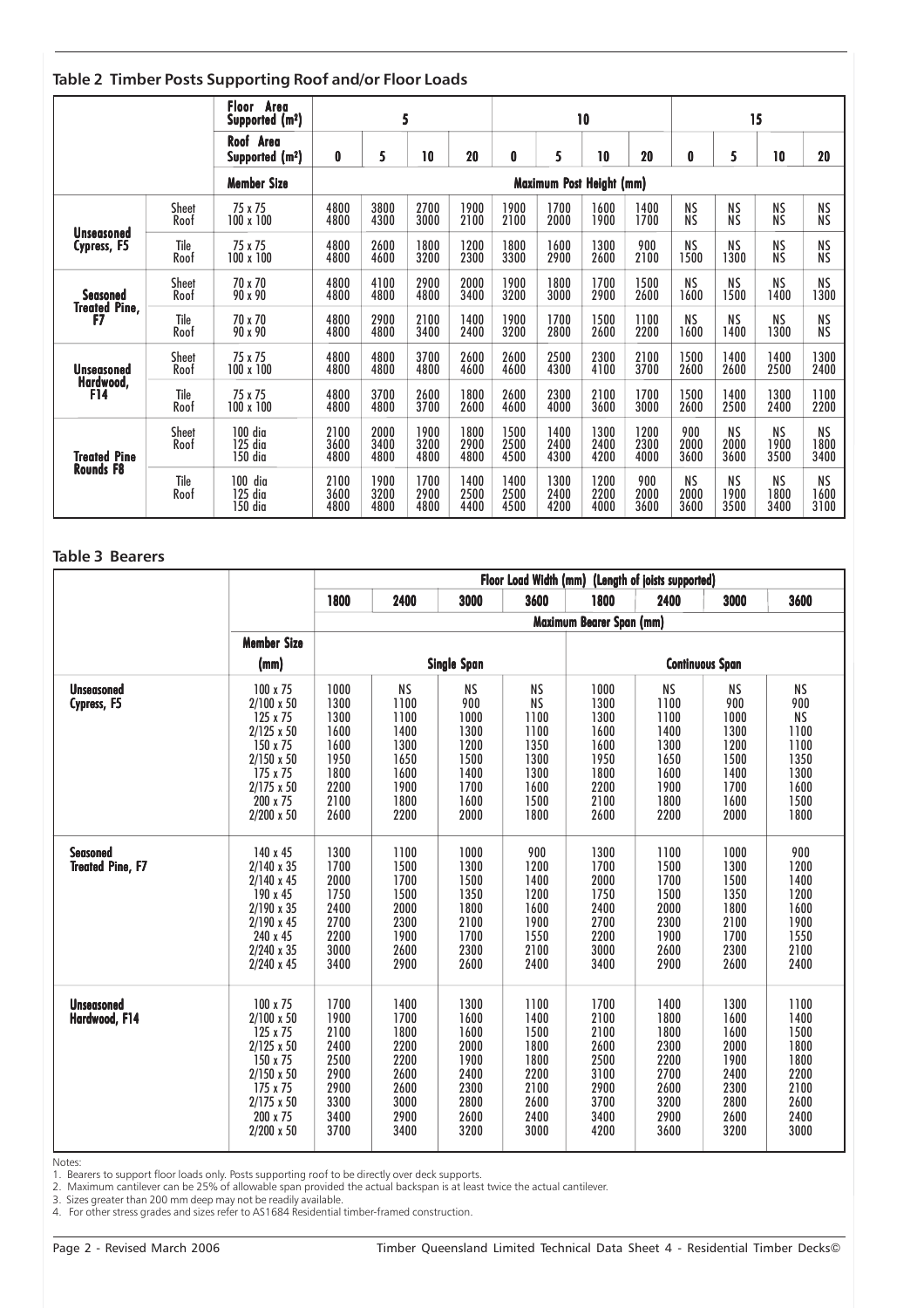#### **Table 4 Floor Joists (450 mm spacing)**

|                                               |                                                                        | Maximum Floor Joist Span (mm)        |                                      |  |  |
|-----------------------------------------------|------------------------------------------------------------------------|--------------------------------------|--------------------------------------|--|--|
|                                               | <b>Member Size</b><br>(mm)                                             | <b>Single Span</b>                   | <b>Continuous</b>                    |  |  |
| Unseasoned<br>Cypress, F5                     | $100 \times 50$<br>125 x 50<br>150 x 50<br>175 x 50<br>200 x 50        | 1400<br>2200<br>2600<br>3000<br>3500 | 1700<br>2200<br>2600<br>3000<br>3500 |  |  |
| <b>Seasoned</b><br><b>Treated Pine,</b><br>F7 | 90 x 45<br>120 x 45<br>140 x 45<br>190 x 45<br>240 x 45                | 1300<br>2200<br>2600<br>3600<br>4500 | 1700<br>2200<br>2600<br>3600<br>4500 |  |  |
| Unseasoned<br>Hardwood,<br>F14                | $100 \times 50$<br>$125 \times 50$<br>150 x 50<br>175 x 50<br>200 x 50 | 2200<br>2800<br>3400<br>3900<br>4400 | 2500<br>3200<br>3800<br>4500<br>5100 |  |  |

Notes:

- 1. Joists to support floor loads only. Posts supporting roof to be directly over deck supports.
- Maximum cantilever can be 25% of allowable span provided the actual backspan is at least twice the actual cantilever.
- 3. Sizes greater than 200 mm deep and 7200 mm long may not be readily available.
- 4. 45/50 mm wide joists are recommended where decking boards are nail fixed to tops of joists. 35/38 mm wide joists are suitable where side of joist proprietary fixings (e.g. Deklok) are used.
- 5. For other stress grades and sizes refer to AS 1684 Residential timber-framed construction.

# Termite Protection

Physical and/or Chemical barriers must be provided to protect the deck and to ensure termites do not bypass protection systems to adjacent structures. Termite barriers must be designed so that they can be readily inspected and maintained.

Where adequate termite protection is not provided to decks, they shall be completely isolated from any adjacent structure.

# Member Design

Tables 2, 3 and 4 list sizes for posts, bearers and joists, for common member spacings and commonly used timber stress grades.

The following tolerances apply:-

| • Unseasoned Cypress | $+2$ mm $-4$ mm |
|----------------------|-----------------|
|----------------------|-----------------|

- Seasoned Pine  $+ 2$  mm 0 mm<br>• Unseasoned Hardwood  $+ 3$  mm 3 mm.
- Unseasoned Hardwood

The sizes for bearers and joists do not allow for roof loads (i.e. posts supporting roof to be continuous to the ground or be positioned directly over deck supports) and are suitable for a maximum decking mass of 20 kg/m<sup>2</sup>.

For alternative sizes, spans and stress grades or for members supporting roof loads, refer to AS 1684 Residential timber-framed construction.

#### Fixings

Post stirrups shall be hot dipped galvanised.

Bolts, screws and nails shall be hot dipped galvanised or stainless steel (not zinc plated).

Proprietary connectors (joist hangers, framing anchors, etc), in fully weather exposed situations, shall be either hot dipped galvanised, stainless steel or with a fused or baked epoxy coating in accordance with manufacturer's recommendations.

#### **NOTES**

- 1. Standard galvanised connectors (Z 275 class) are only recommended when weather protected (i.e. under roof).
- 2. In corrosive environments (i.e. close to the coast, swimming pools, etc), higher levels of protection are required.
- 3. The above recommendations apply to treated timber which remains dry in service. Proprietary connectors used with CCA, ACQ or copper azole treated timber, which remains moist (i.e. over 20% for extended periods), shall be either stainless steel or with a fused or baked epoxy coating (not standard or hot dipped galvanised).

# Attaching Decks to House

Ledgers shall be a minimum 90 x 45 mm treated pine, hardwood or cypress, fixed to house framing (studs, joists or bearers) with 12 mm dia. hot dipped galvanised bolts or coach screws at 900 mm maximum spacing. Ledgers may be fixed with masonry anchors to structural brick or block walls in accordance with manufacturer's instructions.

Note: Brick veneer or other single skin brick walls may not be structurally adequate and require additional piers or freestanding posts.

# Bracing

Decks shall be braced to prevent lateral movement. Timber braces shall be double diagonal 100 x 38 mm hardwood or 90 x 45 mm treated pine, halved at the crossing.

Decks attached to the house shall have double diagonal bracing either:

- (a) fixed to the underside of joists with each brace fixed to each joist with 75 mm No. 14 Type 17 batten screws or two 75 x 3.15 mm nails, or
- (b) for decks greater than 1800 mm high, fixed between a pair of posts, parallel to the wall, with the ends of braces bolted to posts with 12 mm dia. bolts.

Freestanding decks greater than 1800 mm high shall be braced in both directions with double diagonal braces between at least two pairs of posts at right angles. Freestanding decks less than 1800 mm shall have posts embedded in the ground to provide lateral bracing.

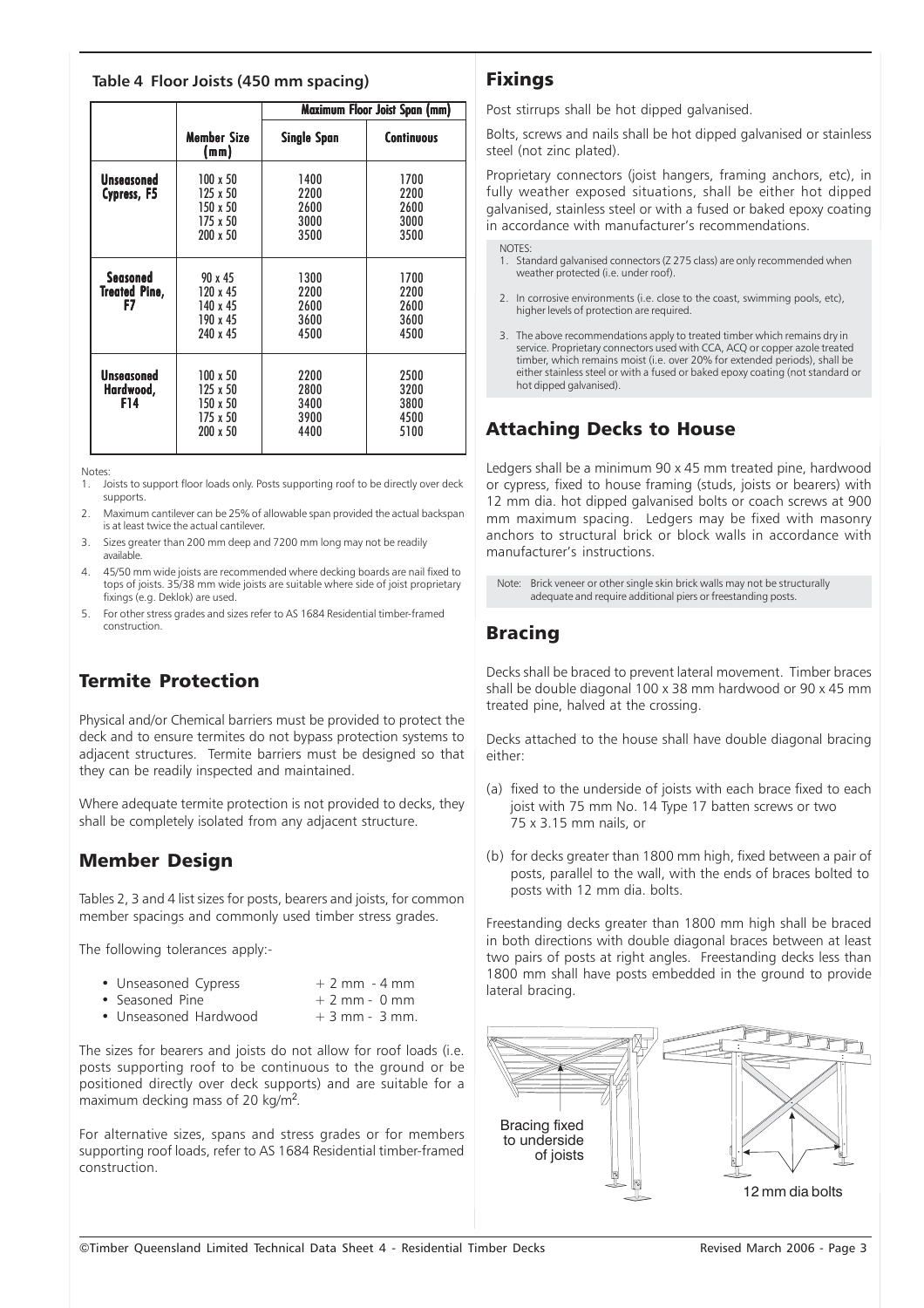#### Installing Posts

Timber posts should preferably be fixed to hot dipped galvanised steel stirrups set in concrete. A minimum clearance of 75 mm shall be provided between the top of the concrete footing and the bottom of the post as a termite inspection zone.

Posts embedded in the ground shall be a durable species (refer Table 1). Holes for embedded posts shall be filled with 100 mm depth of coarse gravel (to allow water to drain) before backfilling with concrete or rammed earth. 'No fines' concrete is recommended for hardwood posts. Top of backfill to be sloped away from posts to shed water. Termite protection to embedded posts shall be provided by stainless steel mesh (Termimesh) socks or caps or by chemical treatment to the surrounding ground.





#### Installing Bearers

Bearers shall be adequately fixed to posts.

Either:-

- (a) Where bearers sit on top of posts, fixed with proprietary post caps or brackets in accordance with manufacturer's instructions, or
- (b) With bearers housed into posts and bolted with two 12 mm dia. bolts. (Minimum 35 mm of post to remain after housing), or
- (c) For double bearers or where posts continue up to support handrails or roof, partially housed (10 mm nominal) into side of posts and bolted with two 12 mm dia. bolts.

Note: Housed joints shall be coated with water repellant preservatives or oil based primer

Seasoned double bearers may be either spaced or nail-laminated together with staggered nails, at a spacing equal to twice the bearer depth. Unseasoned double bearers shall be spaced. Where double bearers are spaced, solid timber spacing blocks shall be provided and bolted between the bearers at mid-span.

#### Installing Joists

Joists shall be fixed on top of bearers or ledgers at 450 mm maximum spacing with either two 75 mm x 3.15 mm skew nails or proprietary framing anchors or brackets.

Alternatively, joists may be installed in line with bearers and/or ledgers and fixed to proprietary joist hangers in accordance with manufacturer's recommendations.

Note: Nails for proprietory connectors to be hot dipped galvanished

Sizes shown in Table 4 list only 45 mm and 50 mm wide joists although 35/38 mm wide joists may be structurally adequate. Joists 45/50 mm wide are recommended because they are less prone to splitting and provide better bearing and fixing for decking boards at joins and ends. Joists 35/38 mm wide may be suitable for use where decking is fixed to sides of joists with proprietary fixings (e.g. Deklok). (Refer AS 1684 for larger range of joist sizes).

Where depth of joist is greater than four times the width, solid blocking shall be provided between joists at each support. For joists spans over 3 m, additional herringbone strutting or solid blocking should be provided in evenly spaced rows as follows:-

- For spans over 3.0 m to 4.2 m one row
- For spans over 4.2 m two rows equally spaced.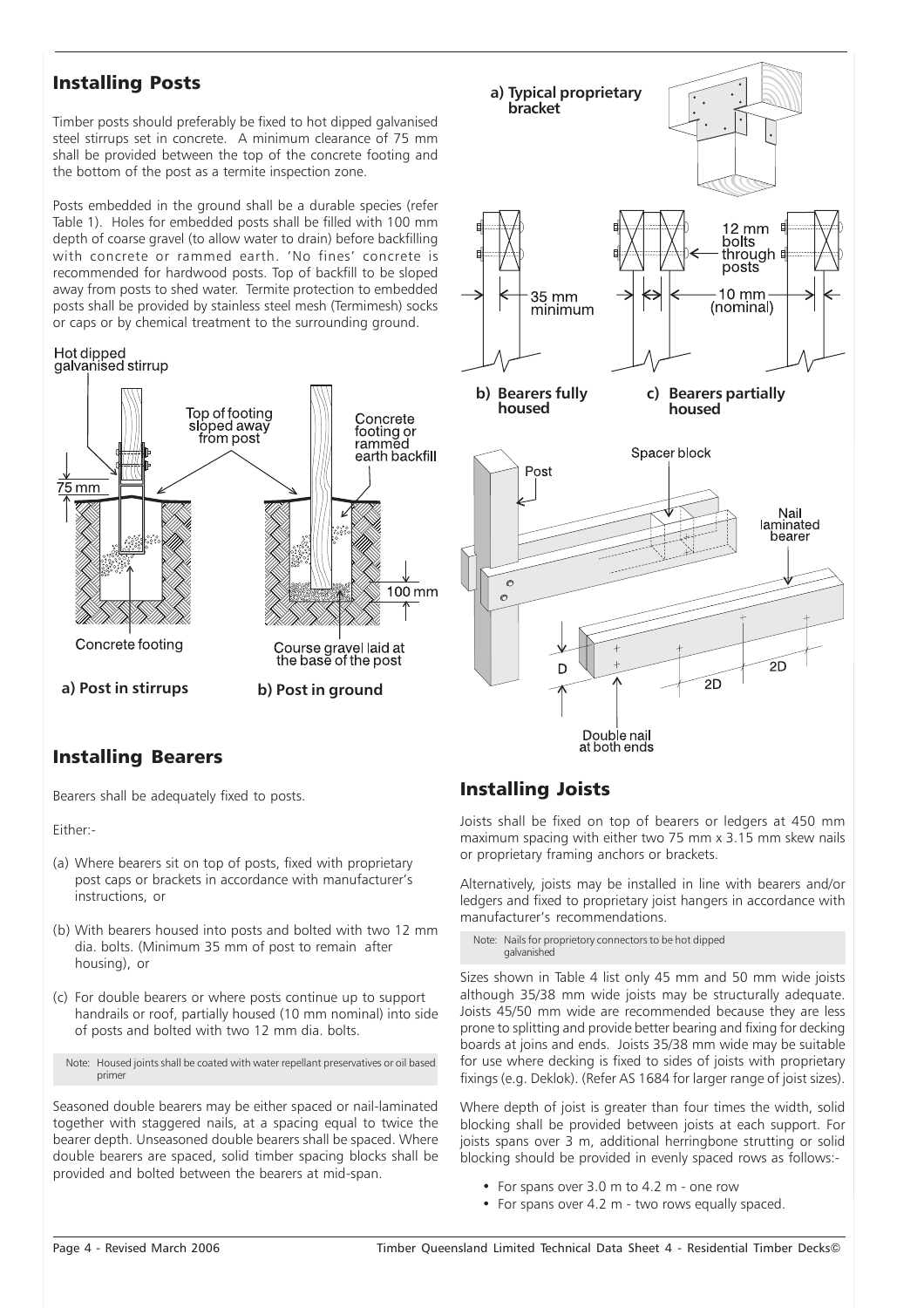

# Decking

Decking boards are available plain (square edged), with pencil round or arrised edges, or with one reeded or ribbed surface. Tongue and grooved flooring must not be used for weather exposed decks.



Standard thicknesses for decking are:-

| Cypress      | 21mm            |
|--------------|-----------------|
| Treated Pine | $22 \text{ mm}$ |
| Hardwood     | $19 \text{ mm}$ |

Standard cover widths are:-

| Cypress      | 68 mm          |
|--------------|----------------|
| Treated Pine | 70 mm or 90 mm |
| Hardwood     | 63 mm or 88 mm |

Narrow boards are recommended as they shed water more readily and are therefore less prone to cupping and twisting.

Reeded or ribbed decking may be fixed with reeded face down or up (owners choice), however where fixed with reeded face up (as a "non-slip" surface), decking must be regularly maintained as build up of dirt and mould in grooves can make surfaces more slippery and accelerate decay.

Decking boards shall be seasoned to the requirements of the applicable Australian Standard (i.e. hardwood 10% to 18%, softwood 10% to 15%). Note: TQL recommends a maximum MC of 15% for residential decking.

# Installing Decking

The top surface of joists and all surfaces of decking boards shall have a coat of water repellent preservative or oil based primer plus one coat of the selected finish (paint or stain) applied before fixing decking (refer Finishes). Table 5 lists the required fixings for domestic decking.

Hardwood and Cypress decking shall be spaced with 3 mm gaps. Softwood decking shall have 5 mm gaps.

Butt joints shall be staggered (i.e. not on adjoining boards).



A slight back-cut will assist in obtaining a tight fit at butt ends.



Each board shall be fixed at every joist crossing with two nails as required by Table 5. Alternatively, proprietary fixings may be used in accordance with manufacturer's instructions.

Nails shall be hot dipped galvanised or stainless steel (not zinc plated). Within 1 metre of swimming pools, stainless steel or silicon bronze fixings are recommended.

Nails shall be kept 12 mm from edges and ends of boards. Nail holes at butt joints shall be predrilled (80% nail diameter) to avoid splitting.

Nails shall be driven flush with surface (not punched).

At intermediate fixings nails shall either be offset or driven at slightly opposing angles.



©Timber Queensland Limited Technical Data Sheet 4 - Residential Timber Decks Revised March 2006 - Page 5